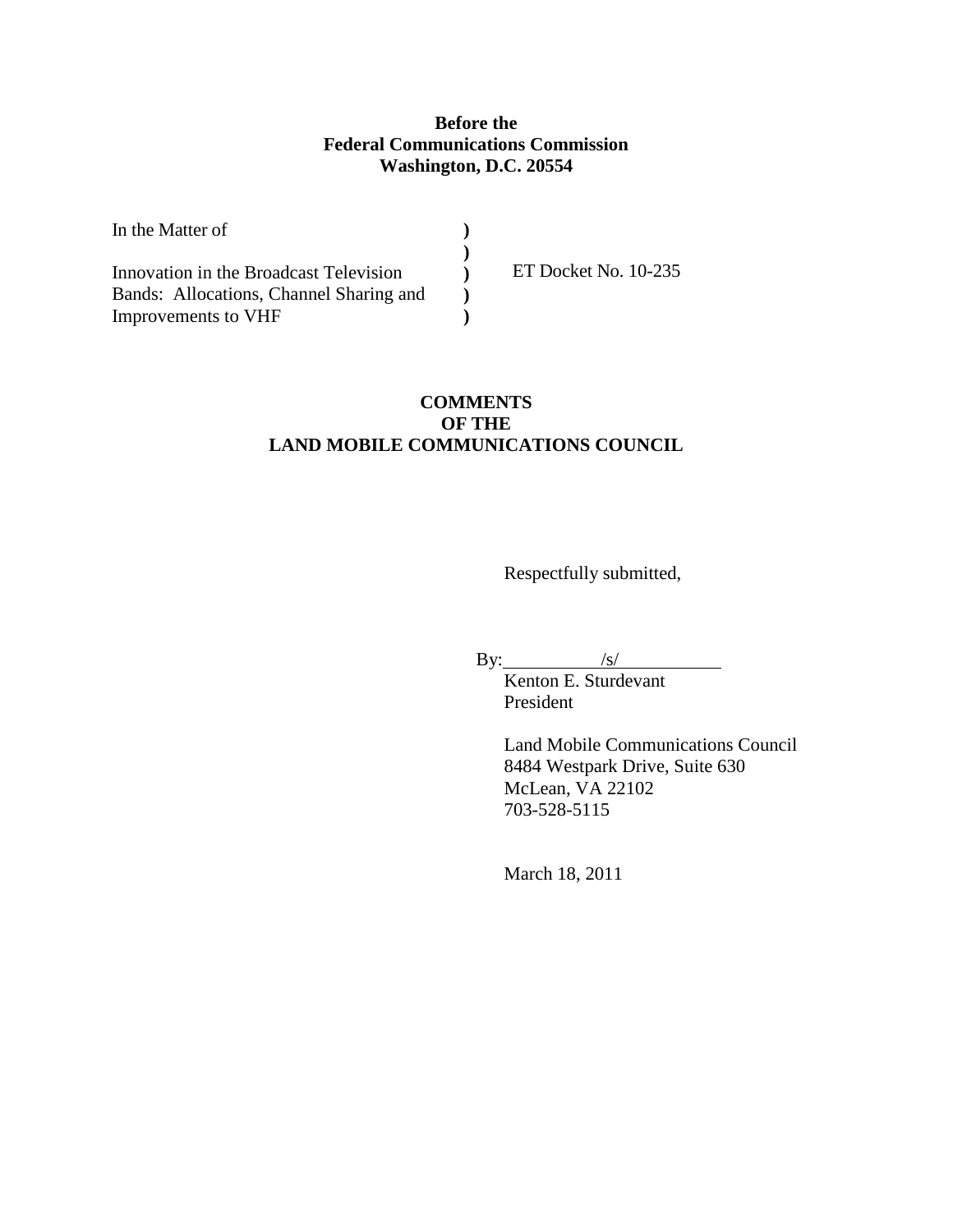The Land Mobile Communications Council ("LMCC"), pursuant to Section 1.415 of the Federal Communications Commission ("FCC" or "Commission") Rules, 47 C.F.R. § 1.415, hereby respectfully submits its Comments in the above-captioned proceeding.<sup>[1](#page-1-0)</sup> LMCC supports the Commission's efforts to "repurpose" spectrum from the broadcast television bands to support new wireless broadband uses. Recent extraordinary developments in the delivery of television and other video services and in the growth of wireless broadband applications demand a review of how the nation's limited spectrum supply can best be used. The possibility of incentive auctions and other voluntary means of facilitating the repurposing of this beachfront property should be investigated. However, as noted in LMCC's comments in a companion FCC item involving dynamic spectrum use technologies, $<sup>2</sup>$  $<sup>2</sup>$  $<sup>2</sup>$  in its efforts to accommodate anticipated</sup> broadband needs, the Commission must not lose sight of very significant investments that have been made in non-broadband communications equipment and applications that are being used in the effective operation of public safety, critical infrastructure and other business activities, including in bands under consideration in this proceeding.<sup>[3](#page-1-2)</sup>

LMCC is a non-profit association of organizations representing virtually all users of land mobile radio systems, providers of land mobile services, and manufacturers of land mobile radio equipment. LMCC acts with the consensus, and on behalf of the vast majority of public safety, business, industrial, transportation and private commercial radio users, as well as a diversity of land mobile service providers and equipment manufacturers. Membership includes the following organizations:

<span id="page-1-0"></span> <sup>1</sup> *Notice of Proposed Rulemaking,* ET Docket No. 10-235, 25 FCC Rcd 16498 (2010) ("*Notice*" or "*NPR*").

<span id="page-1-1"></span><sup>2</sup> *Notice of Inquiry,* ET Docket No. 10-237, 25 FCC Rcd 16632 (2010).

<span id="page-1-2"></span><sup>3</sup> *See* LMCC Comments in ET Docket No. 10-237.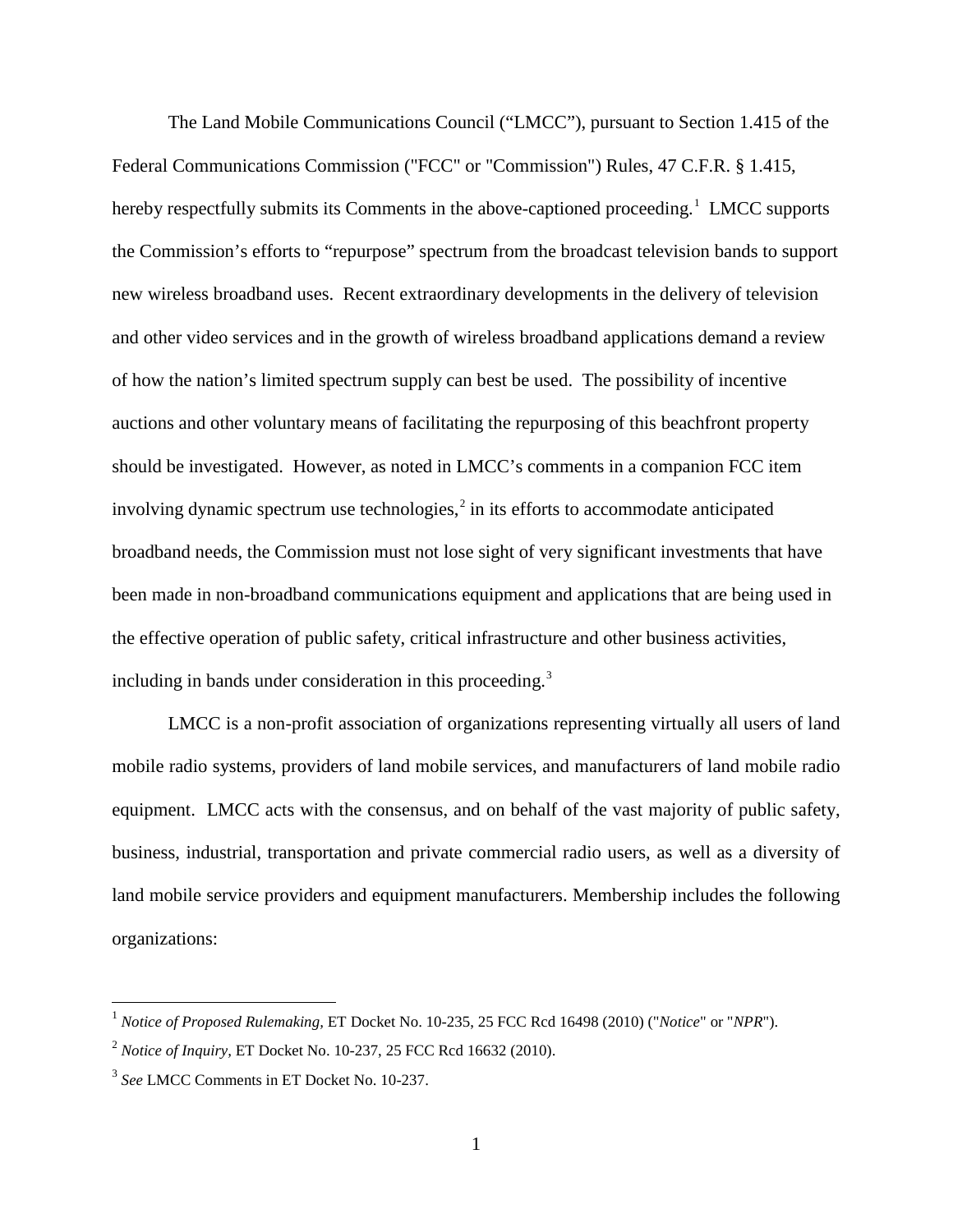- American Association of State Highway and Transportation Officials (AASHTO)
- American Automobile Association (AAA)
- American Petroleum Institute (API)
- Association of American Railroads (AAR)
- Association of Fish and Wildlife Agencies (AFWA)
- Association of Public-Safety Communications Officials-International, Inc. (APCO)
- Aviation Spectrum Resources, Inc. (ASRI)
- Central Station Alarm Association (CSAA)
- Enterprise Wireless Alliance (EWA)
- Forest Industries Telecommunications (FIT)
- **Forestry-Conservation Communications Association (FCCA)**
- Intelligent Transportation Society of America, Inc. (ITSA)
- International Association of Fire Chiefs (IAFC)
- International Municipal Signal Association (IMSA)
- **MRFAC, Inc. (MRFAC)**
- National Association of State Foresters (NASF)
- PCIA The Wireless Infrastructure Association (PCIA)
- **Telecommunications Industry Association (TIA)**
- Utilities Telecom Council (UTC)

The user community represented by LMCC includes the entities that currently operate on

the Part 90 [4](#page-2-0)70-512 MHz land mobile allocation available in 11 major markets in the country<sup>4</sup>

that is acknowledged in the Notice.<sup>[5](#page-2-1)</sup> For more than 40 years, this spectrum has been utilized

intensively to support public safety, public service, critical infrastructure and other business

activities. Although land mobile facilities are limited to only a small radius around these cities,

there are many tens of thousands of radios deployed on the Part 90 470-512 MHz channels. For

example, the Los Angeles County Sheriff and the Los Angeles Police Department, respectively,

operate approximately 14,000 and 11,000 radios on their networks. These systems, and those in

the other 10 markets, play an absolutely critical role in the delivery of services that, like

<span id="page-2-0"></span> $4$  47 C.F.R. § 90.311.

<span id="page-2-1"></span><sup>5</sup> *Notice* at ¶¶ 5 and 7.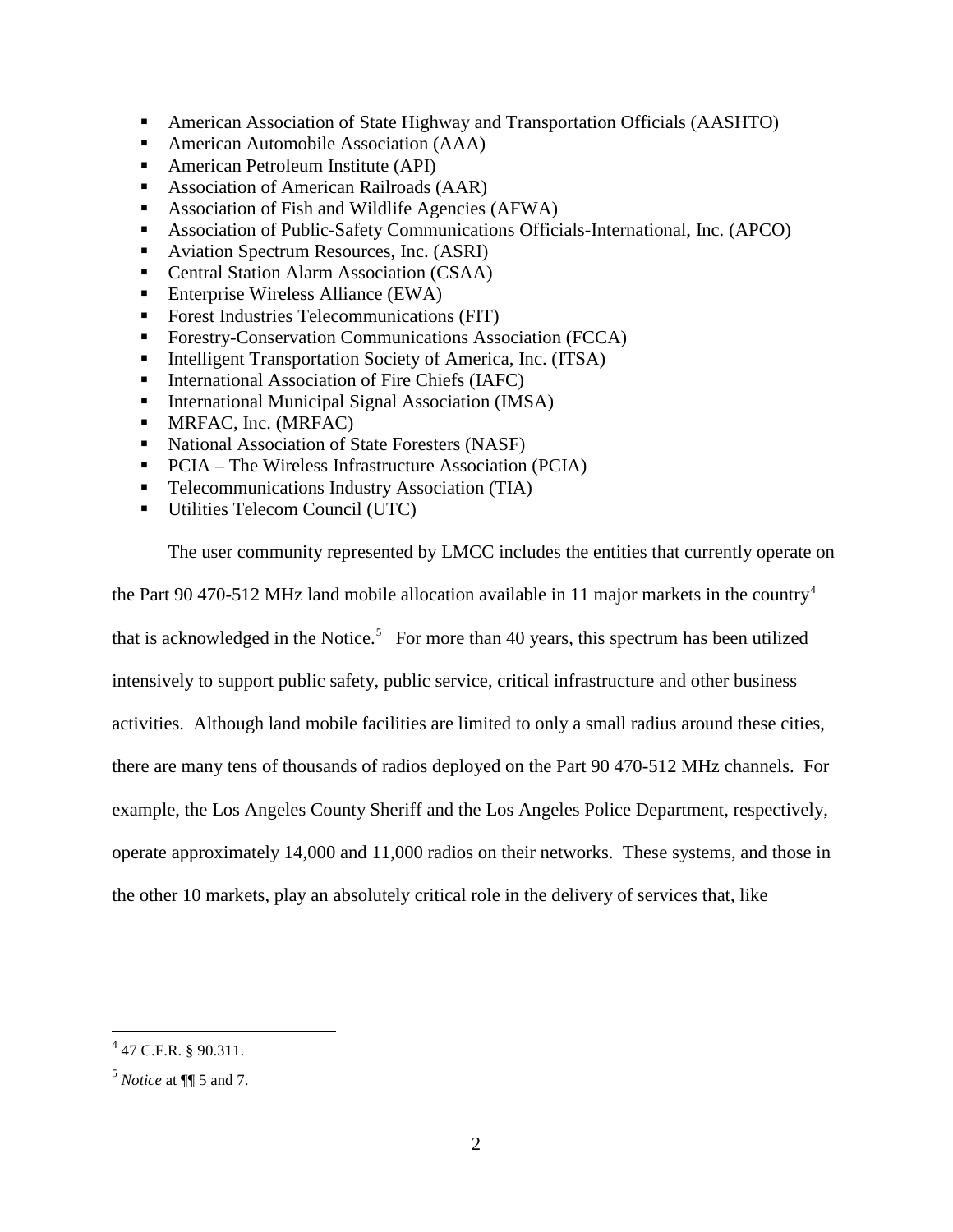broadband, are "essential to our nation's economic future"<sup>[6](#page-3-0)</sup> as well as emergency response capabilities provided by police, fire and EMS entities in these communities.

The Notice acknowledges the existence of these users on spectrum the FCC is contemplating repurposing, but, in an alarmingly off-handed footnote, states only that "We would address appropriate changes for the Private Land Mobile Service…in the event that we were to decide to recover spectrum now used by those services."<sup>[7](#page-3-1)</sup> There is no indication about whether the FCC is contemplating a mandatory relocation of these systems by subsequent broadband licensees or, if so, which of the very limited and already highly congested Part 90 bands the FCC might consider "comparable" for migration purposes. Unlike incumbent television broadcasters, there is no suggestion that this Part 90 spectrum recovery would be voluntary or result in any economic benefit to the incumbent.

Moreover, the potential threat of involuntary relocation out of the 470-512 MHz band could not come at a worse time. The Part 90 licensees currently operating on this spectrum are under an FCC deadline of January 1, 2013 to modify their equipment from "wideband" 25 kHz bandwidth to no more than 12.5 kHz bandwidth capability.<sup>[8](#page-3-2)</sup> This is an unfunded federal mandate that requires 470-512 MHz licensees to modify or replace their equipment at their own expense to make even more intensive use of this limited spectrum resource. The Commission already has expressed concern that certain Part 90 licensees may not be moving quickly enough to comply with the narrowband requirement. The FCC's suggestion that it may reclaim 470-512 MHz spectrum from Part 90 incumbents who have just been required to invest in improved

<span id="page-3-0"></span> $^{6}$  *Id.* at ¶ 11.

<span id="page-3-1"></span><sup>7</sup> *Id*. at n. 33.

<span id="page-3-2"></span><sup>8</sup> *See* 47 C.F.R. §§ 90.203(j), 90.209(b).